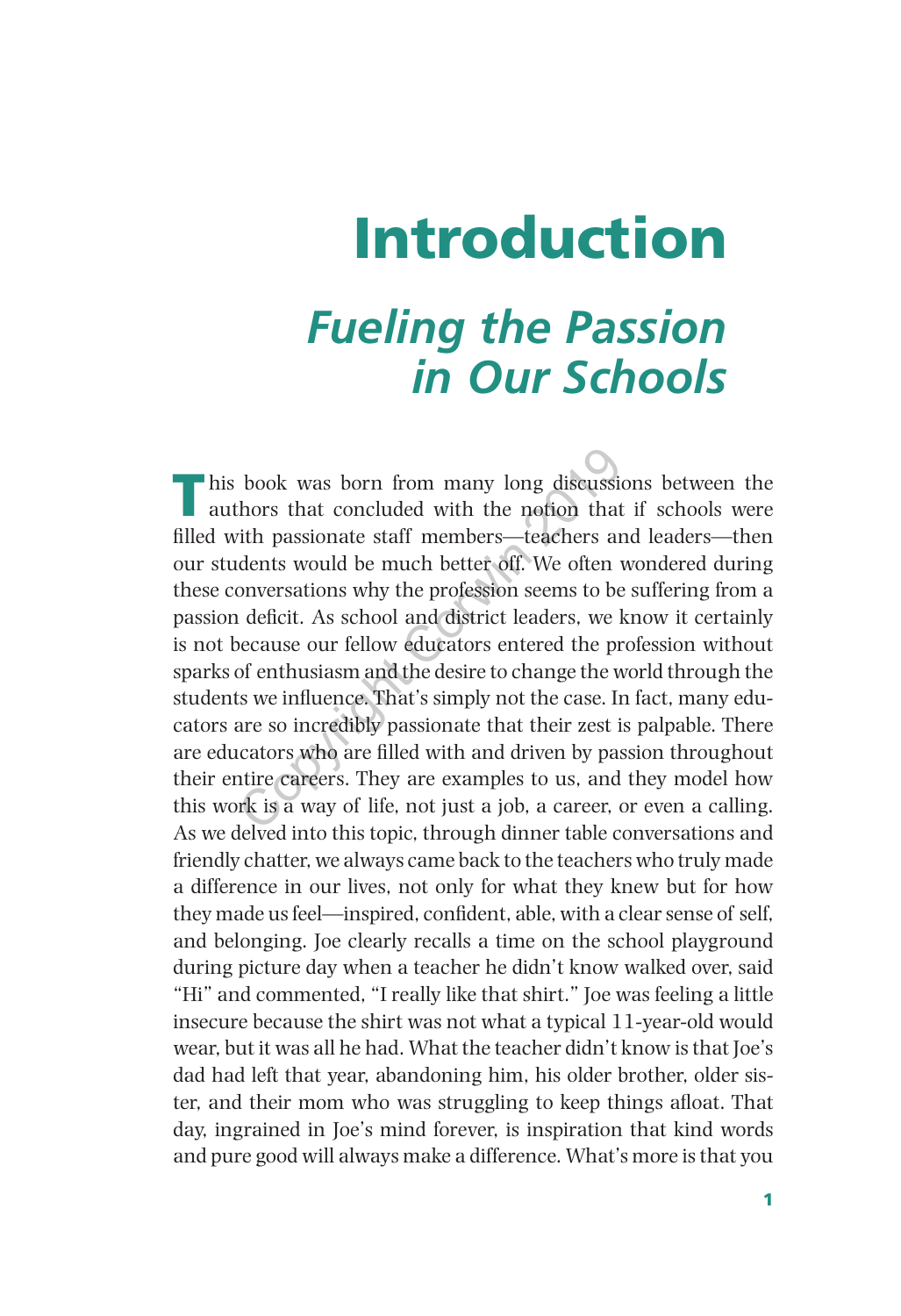never know who may need it. This is what still drives Joe, today, as an educator, like so many of us who have similar stories to tell.

What we realize, though, is that we need more passionate educators to make the great strides that we have before us. Our goal with this book is to fuel the passion for those who are still running strong but also to reignite the passion that many of us once had for serving children. We desire to motivate the educational community, and others, to strive to become the best teachers and leaders we can be. It is time for us to support and inspire leaders, with boots on the ground, who are committed to taking courageous actions for student success and well-being. This book is a call to action for teachers and leaders around the world to recommit to becoming the passionate educators that our children deserve. Furthermore, passion is important in every industry. This book can serve as a reminder for anyone in any profession.

Why are we in such a critical need for passion in schools? The answer is that the school systems designed to educate our youth don't do a good enough job nurturing educators. Our schools don't always encourage the qualities that are needed for people to be passionate and maintain that passion throughout their careers. Instead, more often than we would like, our current educational system unfortunately does the opposite. But we know it doesn't have to be that way. We've built cultures in schools where passion was the norm—in public and private schools, in elementary schools, in middle schools, in high schools, in charter schools, and in career and technical schools. We've brought the passion with us into a school, and we've watched as others have rekindled their passion for teaching and learning. Because we see such a critical need, we put together a blueprint for any school to follow, and if they follow the script to the letter, they will reignite the passion in the people who work there. Principals will need to walk through their schools with a water hose because their staffs will be on fire for children. Example 1 and the determined teacher of a<br>sound to recommit to becoming the passionate<br>ildren deserve. Furthermore, passion is impry. This book can serve as a reminder for any<br>expectively. This book can serve as a reminder

We hope this book will inspire you to smile and laugh about some of our current conditions but to also have hope for a brighter future. We want to spark innovation, creativity, and new ways of thinking about how we build culture in schools, and we hope you'll take immediate and powerful action with us on a new journey across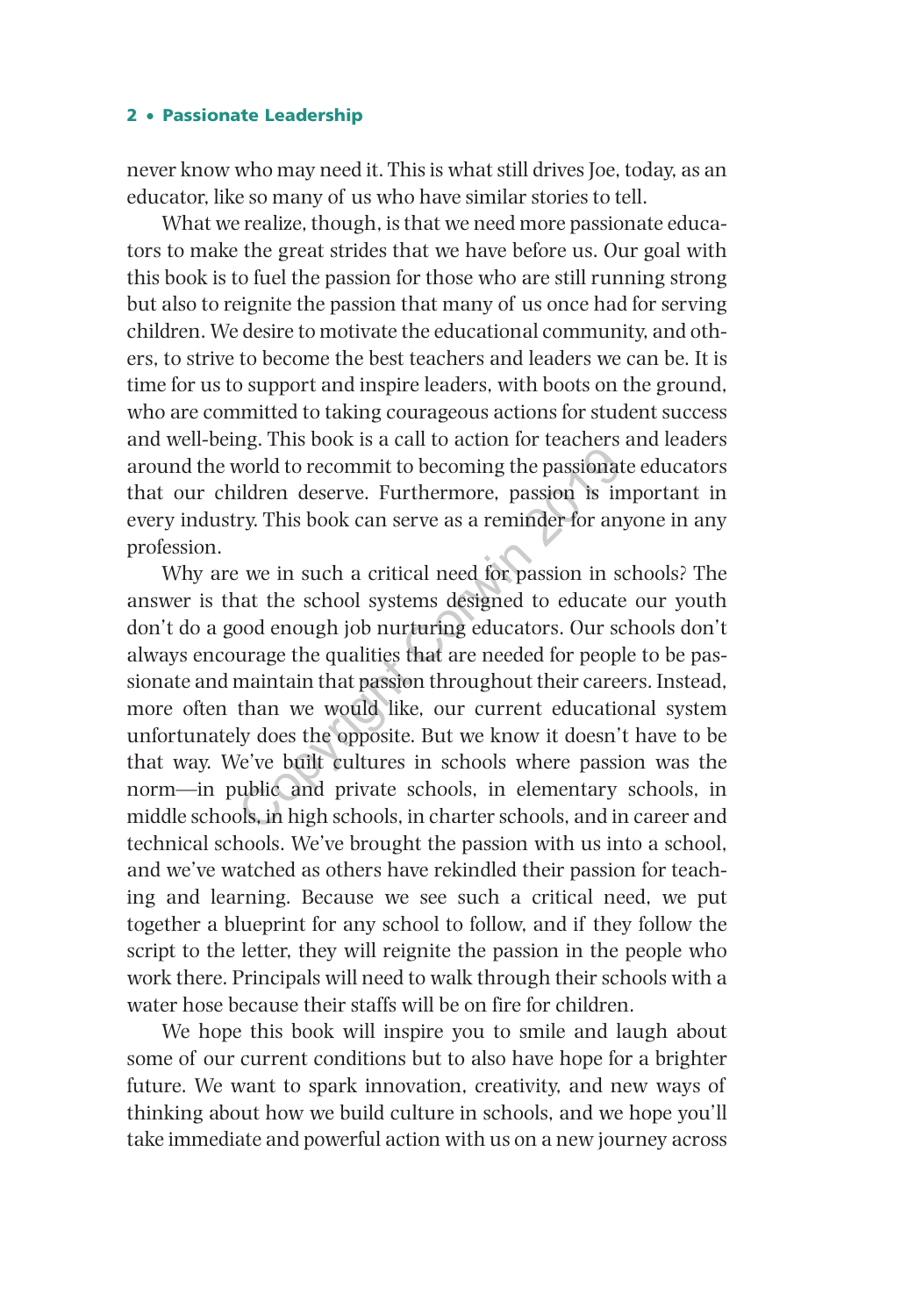#### Introduction • 3

the country and around the world. For those of us in the trenches who know so well that school systems are ready for a new approach and innovative thinking, this book is our blueprint for unparalleled success in our schools. We know that you have a passion, a spark for kids and adults, or you wouldn't be reading this book, but we're going to fuel that even further through positivity. We're going to inspire you to lead others to grow faster, and we're going to show you how a collective commitment in your school will raise the roof. In fact, we are demanding that you join our revolution. We know you can make this happen in your school and district, but we also know that there are distinct challenges that you will need to overcome.

We could spend the entire book identifying and admiring the problems that exist in schools where passion is low or even nonexistent—but that would do nothing more than criticize schools and educators working in them, playing the blame game. That's not the book we want to write, nor is it a book we are interested in reading, and we're sure you feel the same. There's already enough blame for everyone in our profession to have two helpings and then go back for a third. We won't do any blaming here because we believe that if you're not part of the solution, you're just adding to the problem. In fact, this book is a call to action for educators to make sure that passion is in our schools, for our students, for the teachers, and for the administrators, all doing the work that it takes to be the beacon of hope for our future. However, to understand how to increase our passion to new levels in schools, we must always be aware of the systemic issues we face before our solutions are understood. We will take a moment in this introduction to recognize three of the most crippling obstacles, which act as roadblocks and hazards when firing up the passion engines in our schools. We call them *Trip Traps* because they end up tripping you up and trapping your thinking, preventing you from moving forward. These issues are an affront to your leadership, in the classroom and beyond, and you must be courageous to move past them. Despite these obstacles and challenges we note here, many school leaders are currently making it happen, and their inspirational message and scores of achievement can be replicated. Their stories are found in this book, written for you to spur you on in your journey as an educator. And this blueprint will show you how to could spend the entire book identifying and<br>could spend the entire book identifying and<br>t—but that would do nothing more than critions<br>working in them, playing the blame game<br>e want to write, nor is it a book we are intere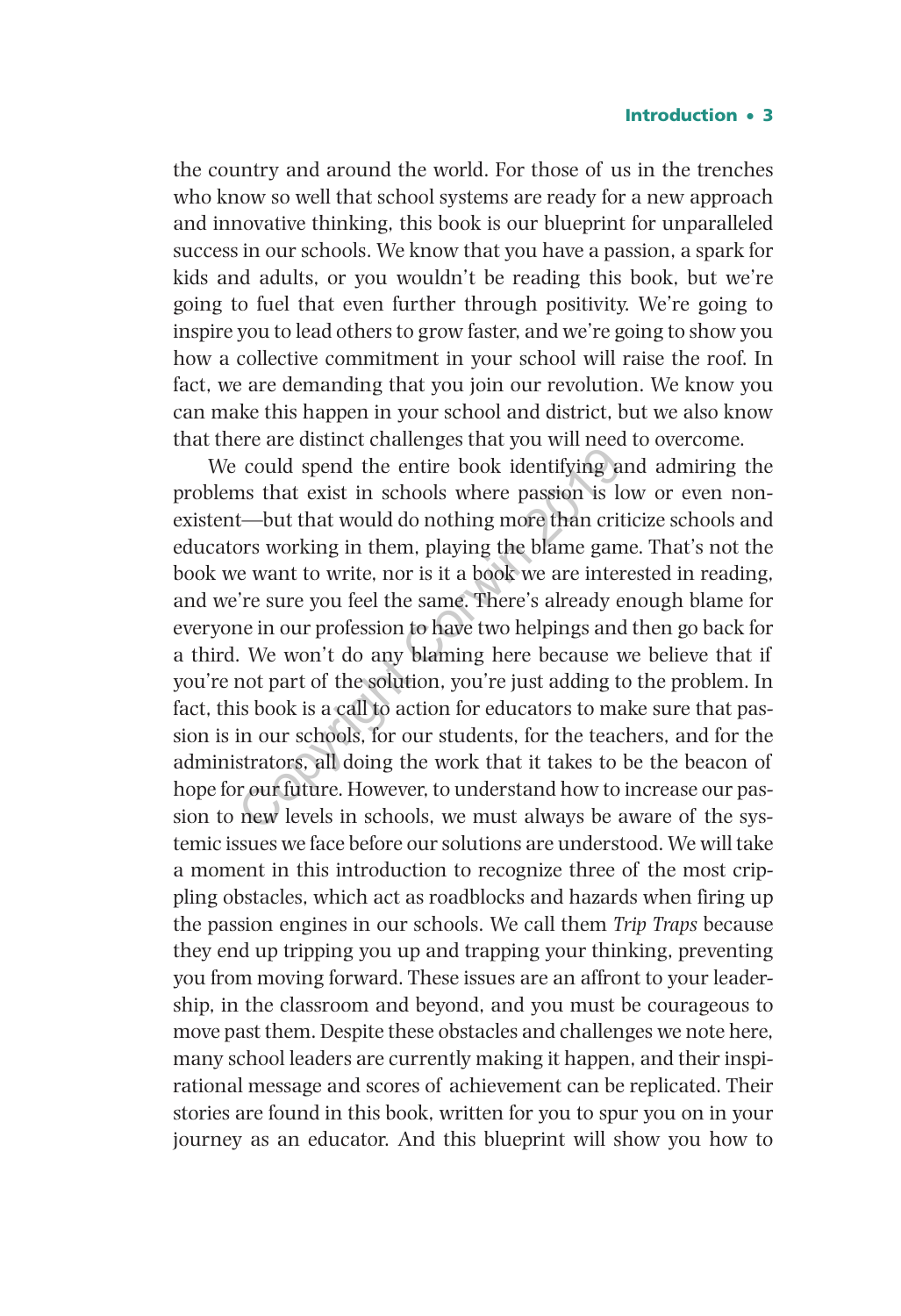make great things happen for your school as well, but let's be sure to outline the issues we will encounter along the way.

### TRIP TRAPS: COMMON TRAPS THAT TRIP UP EVEN THE BEST LEADERS

*Trip Trap #1: The Education System Tends to Major in the Minor***.** School districts, for too long, have focused on things that teachers and school leaders know are not what gets the real work done for kids, and their voice is lost at the decision-making table, wherever that may be. Policies like No Child Left Behind, Race to the Top, and even the Every Student Succeeds Act put a ton of inappropriately applied pressure on schools that doesn't take into consideration what really matters most. We're not advocating for lower accountability measures, and we're not policy experts, but we do know that policies often mandate a different focus than what is needed, too often treating symptoms and not the core issues. When educators are empowered to put first things first, to create a plan that truly homes in on the priorities of a school, they stretch far beyond test scores to create systems that are successful at more than "proficiency." at may be. Policies like No Child Left Behind<br>d even the Every Student Succeeds Act pu<br>tely applied pressure on schools that doesn'<br>n what really matters most. We're not advo<br>ntability measures, and we're not policy ex<br>tha

Recent educational policies have turned improvement measures into pressure cookers, and the result is compliance-based thinking about how to help teachers get better and push schools to stay on track toward success. All the while, we're thumbing through handbooks to follow the rules to document our progress, and, in turn, we lose focus on what matters most. It's why we hear a lot of educators question "Is this what's best for kids?" In a system where decisions don't always get made with that in mind, it's the right thing to ask, but it means that we arrived at a time where a decision might get made that's not best for kids. Not good, and it's time to make sweeping changes to our blueprint for sustaining passion in our schools. Let's be ready to prioritize so compliance doesn't compete with making a difference for our kids.

Time spent on anything except a deep desire to grow is time wasted in schools. The system of accountability is broken when it doesn't support growth and development, and we want to bring that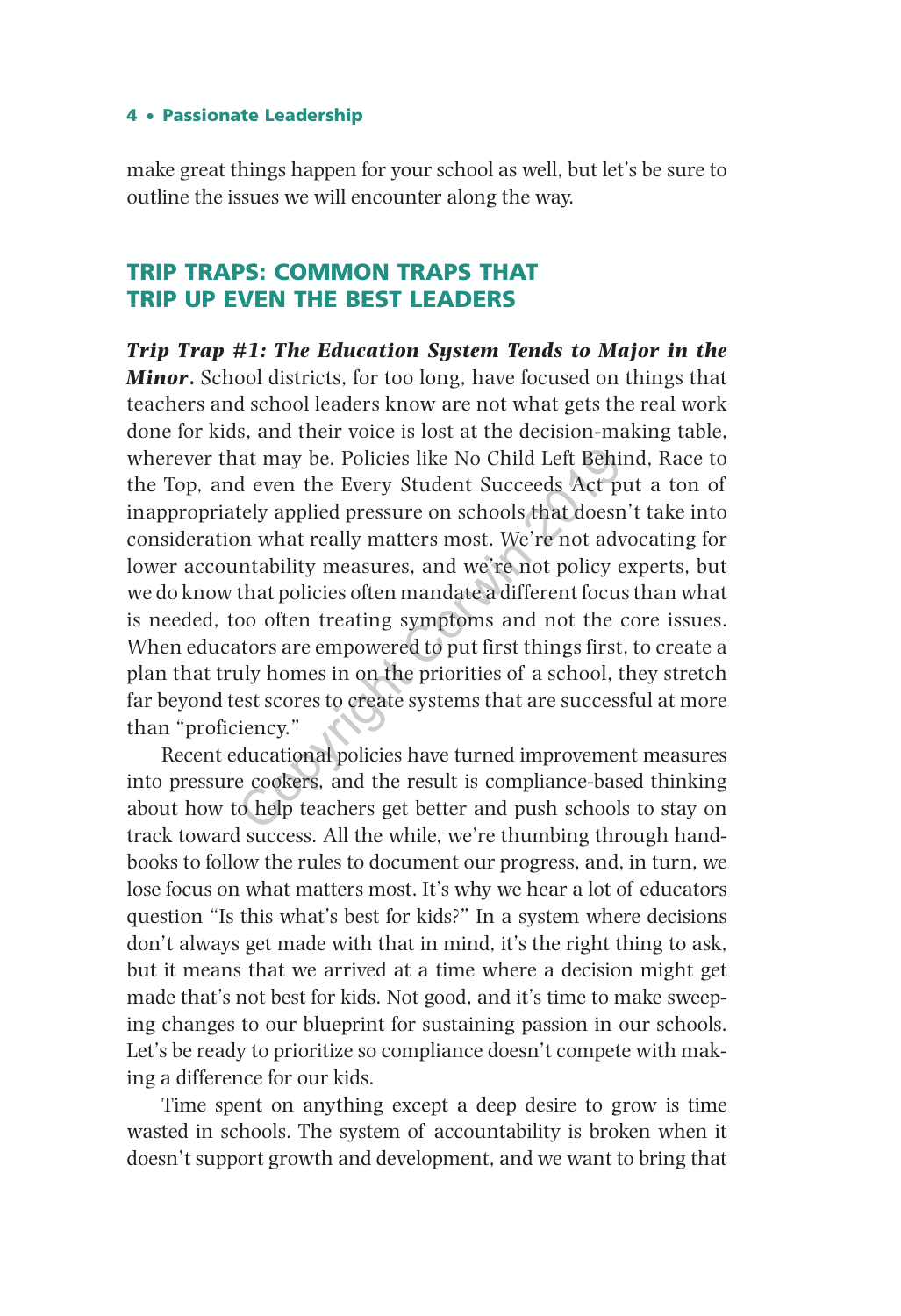sentiment back. We'll show you how to spark passion and the desire to grow faster in Part I.

The kind of inspiration that uplifts people, organizations, and communities is more than an idle wish or fancy speech; it must also instigate powerful, new, and deliberate actions. It is evident in what people do as well as what they say, and requires courage, daring, and determination to bring it to fruition. (Hargreaves, Boyle, & Harris, 2014)

*Trip Trap #2: The Load Is Far Too Heavy for Only a Few to Carry Its Weight***.** The weight of educating young people is not getting any lighter and will likely only get heavier. The only way to lighten the load in the future is if we all contribute to carrying its weight. Too often we've heard seasoned teachers tell new teachers that "It gets easier after your first year." They say this to new teachers as a way to make them feel better after a bad day or a difficult week. But the reality is that it only gets easier when teachers grow and master their craft. In fact, we contend that this type of thinking doesn't recognize and appreciate the incredible growth teachers experience over a career. The truth is that the work never gets easier. Rather, seasoned teachers get better over time. Yes, you may develop systems and structures that free up some time or give the foundation for great lessons, but great teachers then use that time to improve other areas, become more creative, and strive to reach every child. They grow, they learn, and they develop into masters of their craft, making the work seemingly easier when it's not, and it shouldn't be. **ght.** The weight of educating young people is and will likely only get heavier. The only wa the future is if we all contribute to carrying e've heard seasoned teachers tell new teach after your first year." They say this

We have to be mindful of telling ourselves that teaching should be, or will become, easier. It may seem like semantics, but this way of thinking actually assumes that the load is too much to bear: "Don't worry it will get easier." What we need to actually say that empowers teachers is, "Don't worry, you're going to get much better." Teacher retention is a major concern, and in one study by the Bill & Melinda Gates Foundation, teachers acknowledged that they need *supportive leadership* and *time to collaborate* with their peers (Scholastic, 2011). Education is a demanding profession and it's not easy work. We have to quit praying for a lighter load and start building a stronger back. That only happens through supportive environments, collaboration,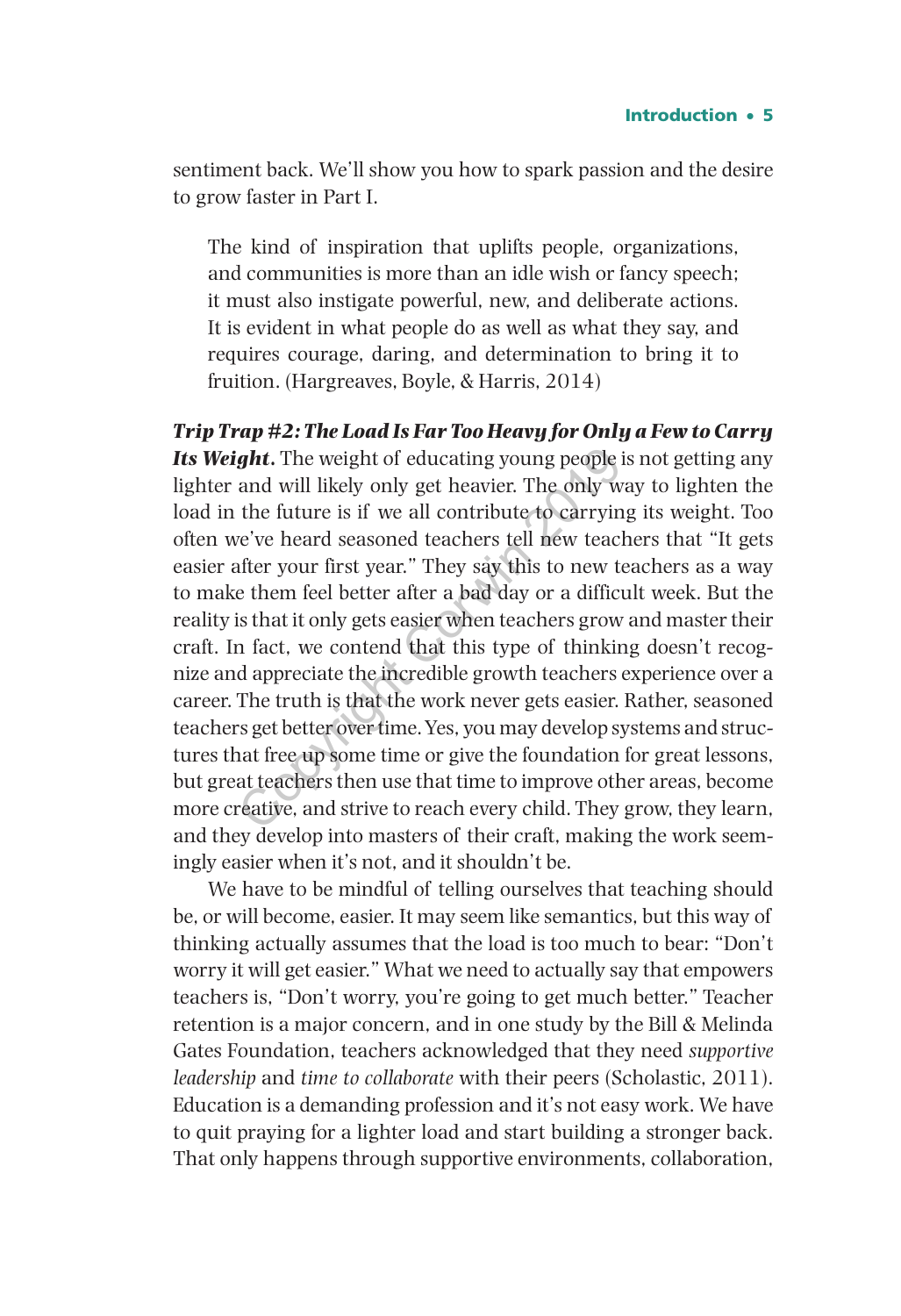partnerships, and placing value on hard work. The view that teaching is an innate skill, and that good teachers were "born" to teach, erodes the technical, scientific, and skill-driven side of the profession. Education is not an early-out, summers-off, no-nights type of work that some believe it to be. Great educators strive to perfect their craft, and it is vital that this is recognized and rewarded, which has to happen strategically from the inside out.

On top of that, we tend to move people through the system without proper preparation. A good teacher becomes an assistant principal. A good assistant principal becomes a principal. A good principal becomes an assistant superintendent. A good assistant superintendent becomes a superintendent. Education promotes from within, based on prior effectiveness, moving people into positions that they may have no experience or aptitude to do. It's no different than if a good architect becomes the CEO in a large architecture firm, finding himself working in a position that he is ill-equipped to do. There's evidence that some of our teachers aren't totally prepared for the classroom as they leave their preservice programs, and yet we operate in a system that promotes people based on degrees, certifications, and years of service and not always the ability to do the job. It's possible that someone moves all the way to the highest levels within the school system without the proper support and preparation needed to fulfill the responsibilities. We need to work in a model that supports those in their current roles and develops them to meet the needs of the organization and their future aspirations. Working extremely hard, fingers-to-the-bone, is what it takes, along with a contribution from everyone. Example the absolute of production of good absolute of set all absolute of set all absolute of set all the properties or effectiveness, moving people into positions of experience or aptitude to do. It's no different of bec

It's imperative that "work ethic," with everyone contributing, is at the heart of our conversations about hiring and retaining the right people in our schools who in turn inspire our students to persevere despite the odds. We have to ensure that people are set up for success in the work environment, but we need to set the bar high enough that people realize that this profession demands a great deal of time, talent, and expertise. A few cannot carry the many. Schools require everyone within the school community to work together for the betterment of children. We need educators who are willing to take control of the steering wheel, leaders who are not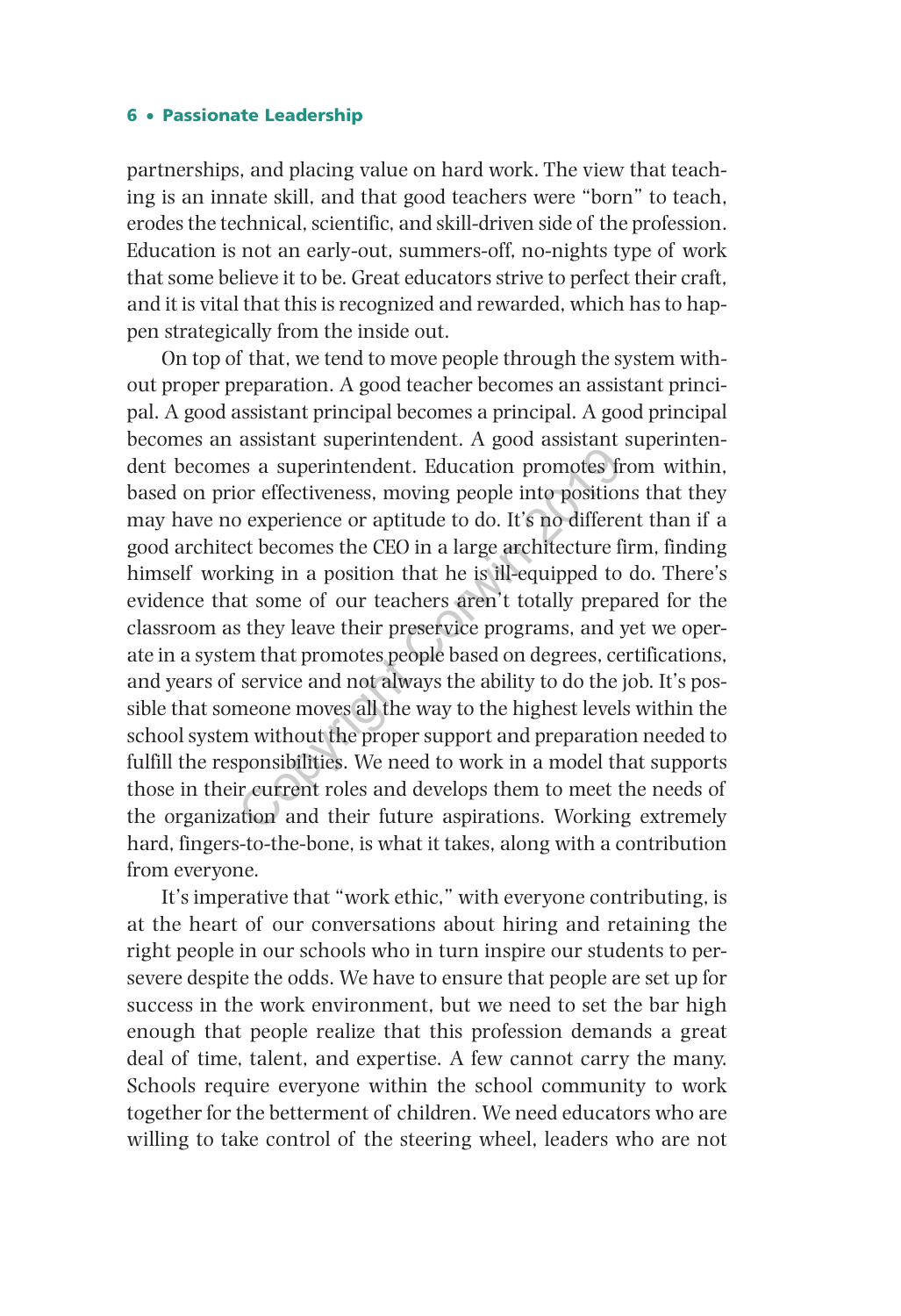#### Introduction • 7

comfortable just being passengers. We need the willing and the brave to take the wheel and drive forward, pushing our organizations toward excellence at all costs*.* Our schools, our students, cannot afford to carry passengers among us, simply along for the ride. We can't continue to enable riders, and we need to value our drivers–—those willing to take command amid uncertainty and fear. One way to value these drivers is to recognize their hard work and willingness to push forward despite the conditions. Our value for the driver will make the passengers more uncomfortable, and in a culture committed to success, the passenger's seat will get smaller and smaller in the future. This is not a call for more leaders and fewer followers; on the contrary, this is about stronger leaders and faithful followers. Too often, the passengers don't even wonder or concern themselves with the issues and traps that prevent success and progress in our schools. For this, they cannot be permitted to remain idle and at ease. In this section, you'll need to question which seat you're in and possibly make a choice and a change. If you have a desire to improve your school's passion, we have a plan for you in Part II. contrary in the contrary, this is about strongulowers; on the contrary, this is about strongulowers. Too often, the passengers don't and themselves with the issues and traps that opgress in our schools. For this, they can

*Trip Trap #3: We Need to Do a Better Job of Supporting the Profession From Within***.** There are some schools getting it right, supporting from within, and we need to learn to replicate that across the system. To do so, there are a few overarching issues that we need to overcome that are preventing this from happening at scale. These issues are pervasive within the system itself and center on a lack of support from inside our schools and districts. Have you ever had a *cul de sac* conversation with a teacher or an assistant principal and the immediate focal point was the most basic and worst of all situations from their day? It's normal. We justify it as venting, but, it's too bad, too often, and too detrimental that our method for dealing with the stress is our need to share the stories from our work day that highlight our lowest moments. These stories create a false perception of the reality in our schools and depict only the negative narrative from within them.

There are the inevitable minute-by-minute challenges in schools, but among 101 of our stories from any given day, there are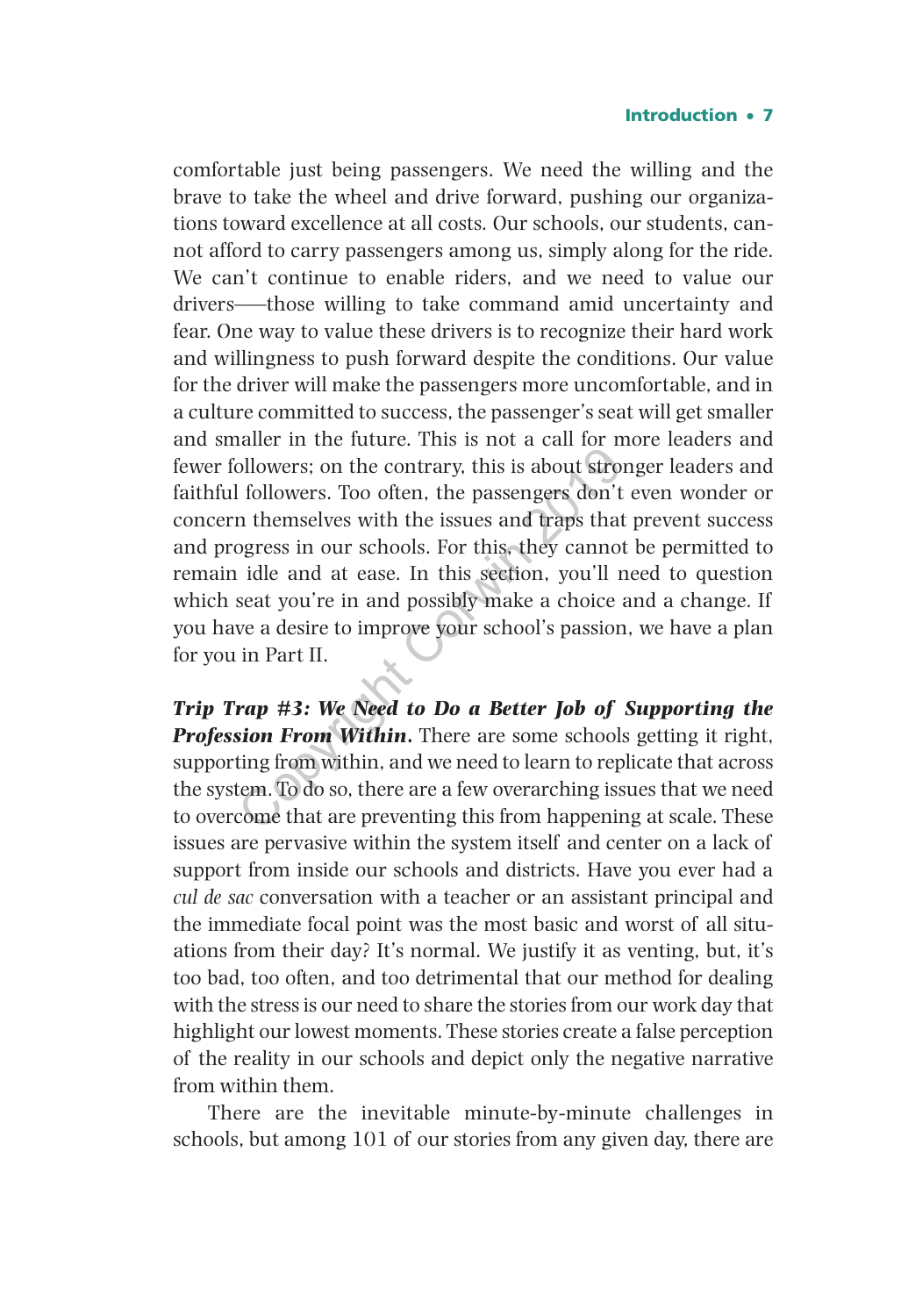100 positive, but our *need* to revert to the single negative story accentuates the negative. This is precisely part of the trap. It overshadows the good and crushes positive thinking about our own work environment and schools in general, and that comes from those within the system. The good news is that it's reversible. We can flip this need to focus on the negative with a desire to share the positive and create a culture of celebration. One incredible educator who we've had the privilege of working with, Glenn Veit of Meredith Middle School, is famous for replying to those who ask about his day, by saying, "Overall, I had a great day. In fact, I've never really had a bad day, bad moments, but not an entire day." Glenn is notoriously positive, and when asked how he is doing, he replies "I'm always good." When pressed about being "always good," he says, "sure, there are things that aren't good, but overall, I'm good." It's this kind of outlook that's necessary to paint the appropriate picture of the real sentiment from within our schools.

Not only do we tend to highlight the negative from within, we also tend to feel like many situations are out of our control, so we cast blame or throw our hands up in the air and accept the distorted notion that we can't do anything about it. We know of passionate educators, though, who pursue their vision without falter and face these issues head on by building a network of support within and beyond the walls of the school. For example, teacher quality and teacher shortages are a common problem schools face. We've all heard it before: "There aren't enough quality educators out there." But passionate leaders committed to building great schools know how to attract people and take advantage of every opportunity to hire and retain incredible educators. They do anything from developing in-house teacher preparation programs to working with surrounding universities to building relationships with local chambers of commerce to petitioning local legislators for pipelines of possibilities. Great schools make this a community issue and not just a school issue. They don't just believe in shaking their heads at the problem, but rather shaking hands with people who can help solve them. The difference is that passionate educators don't just admire problems, which only leads to apathy and procrastination, they pursue answers The asset of the air change, because the set of the set of the set of the set of the set of the set of the set of the set of the set of the set of the set of the set of the set of the set of the set of the set of the set o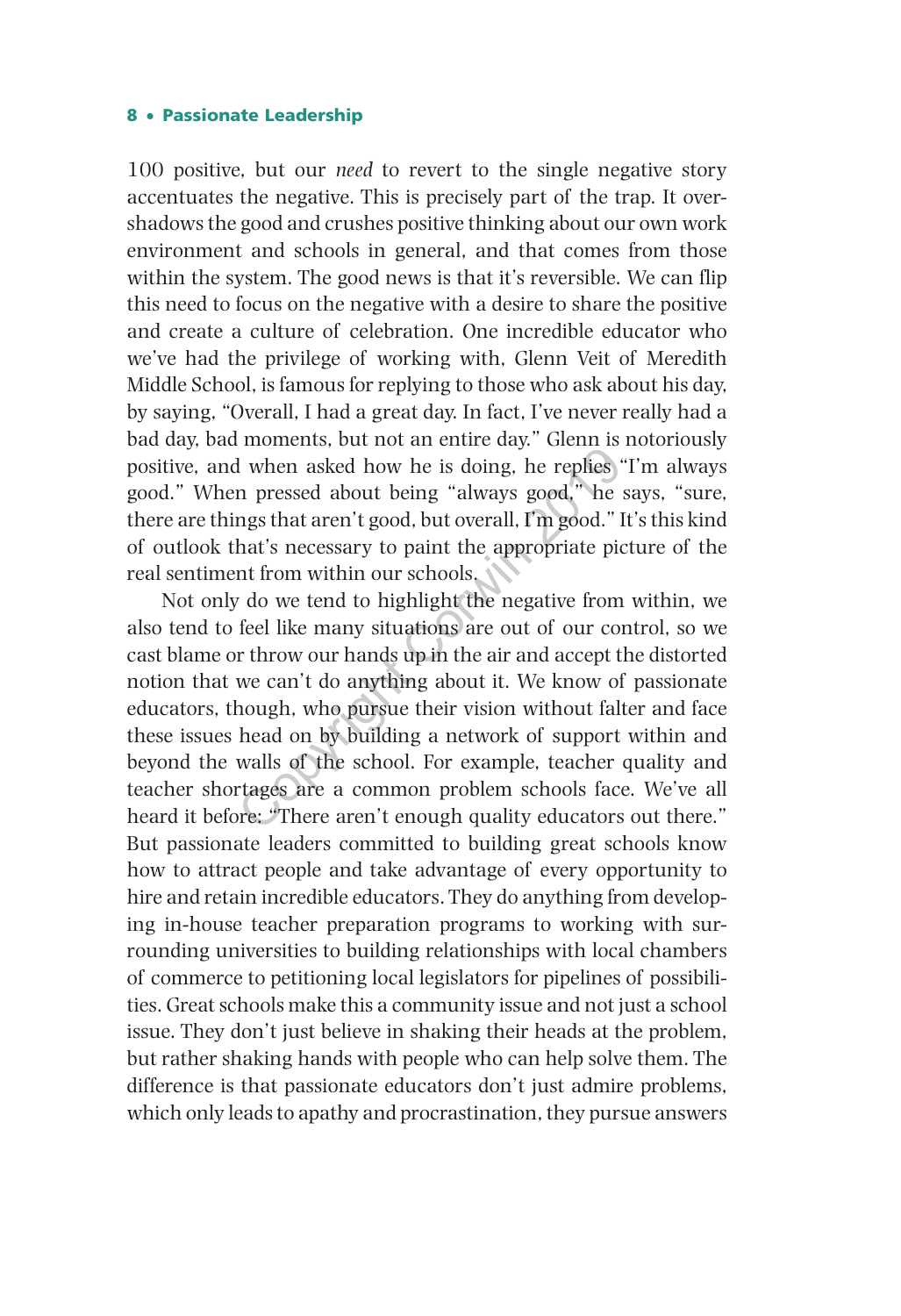#### Introduction • 9

and solutions with vigor and resolve. With so many pressures from the outside, we have to be our own advocates and sources of strength for the sake of ourselves, our teachers, and our students. We need to provide a positive charge for every single school in the United States and around the world.

Finally, we need kids not only to understand the power of learning, but to see their teachers and administrators as role models and great ambassadors of the profession. Students need to view the profession as something fun and inspiring to do when they grow up. When we lack this view of ourselves, we deplete our own worth and value in our roles, and it doesn't demonstrate to kids that teaching is a noble profession and unbelievably thrilling and enjoyable work. Teaching kids a new concept, fostering ideas about themselves and the world is so exciting that we want the joy and power of teaching and learning to come through these pages and shake you as the reader. We want this passion and understanding of the uniqueness and power of the profession to be the mantra of what we demonstrate to kids on a daily basis. We owe it to ourselves and to the future of teaching and learning in America and around the world. The anti-state and unbelievably thriving is a noble profession and unbelievably thriving it ork. Teaching kids a new concept, fosterill lives and the world is so exciting that we wish the reader. We want this passion and u

## OUR MANTRAS

This book is set up as a recipe, identifying the right ingredients for tackling tough problems in schools so that you can reignite the winning passion that the best schools in our nation exude from the inside out. This book does not simply tout heralded best practices or suggest strategic planning, it features real people with real stories about how it's being done in schools today. This work encompasses the attitudes needed among everyone and the culture that must exist in order for best practices and strategic plans to be effective.

We have three mantras that we abide by to inspire passion in ourselves. They are easy to use and powerful when followed consistently over and over again. Figure I.1 shows how all three mantras work together to encompass one cohesive model of action.